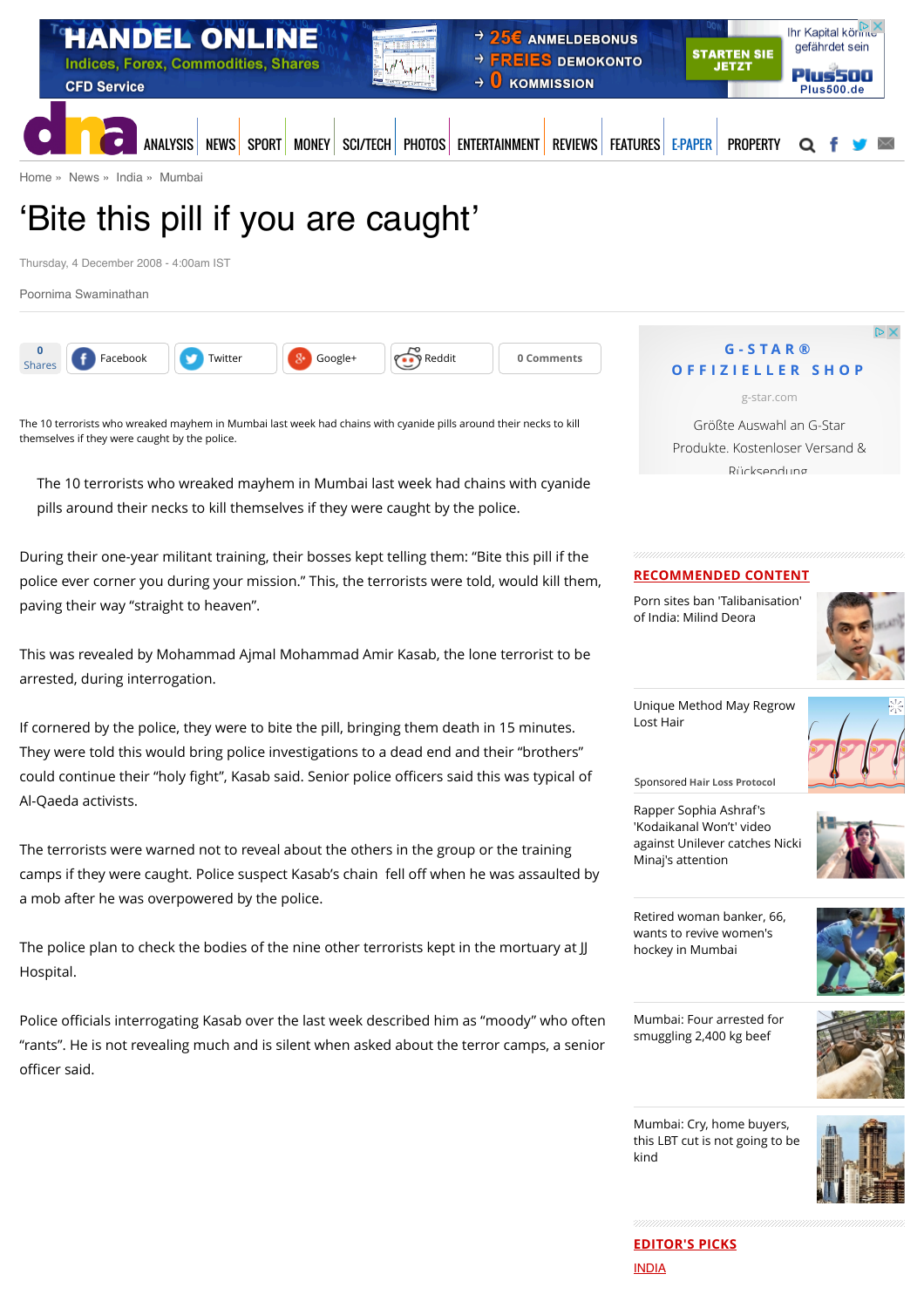Last one of five cubs at [Etawah lion safari survives on](http://www.dnaindia.com/india/report-last-one-of-five-cubs-at-etawah-lion-safari-survives-on-cow-milk-2109981) cow milk

[194 Shares](http://www.dnaindia.com/mumbai/report-bite-this-pill-if-you-are-caught-1211305#) [3 days ago](http://www.dnaindia.com/mumbai/report-bite-this-pill-if-you-are-caught-1211305#)

## **[SCI/TECH](http://www.dnaindia.com/scitech)**

[What the world of gaming](http://www.dnaindia.com/scitech/report-immersion-is-the-name-of-the-game-2109432) holds in store for 2025



 $\rightarrow$  [119 Shares](http://www.dnaindia.com/mumbai/report-bite-this-pill-if-you-are-caught-1211305#)  $\bigoplus$  [4 days ago](http://www.dnaindia.com/mumbai/report-bite-this-pill-if-you-are-caught-1211305#)

## [SCI/TECH](http://www.dnaindia.com/scitech)

Yureka Plus and Yuphoria fl[ash sales today on Amazon](http://www.dnaindia.com/scitech/report-yureka-plus-and-yuphoria-flash-sales-today-on-amazon-india-2109499) India

 $\bigcirc$  [16 Shares](http://www.dnaindia.com/mumbai/report-bite-this-pill-if-you-are-caught-1211305#)  $\bigcirc$  [5 days ago](http://www.dnaindia.com/mumbai/report-bite-this-pill-if-you-are-caught-1211305#)

## [ANALYSIS](http://www.dnaindia.com/analysis)

[The grim reality: Politics](http://www.dnaindia.com/analysis/editorial-the-grim-reality-politics-behind-yakub-memon-s-hanging-2109659) behind Yakub Memon's hanging



 $22$  Shares  $\bigcirc$  [4 days ago](http://www.dnaindia.com/mumbai/report-bite-this-pill-if-you-are-caught-1211305#)

## **[ANALYSIS](http://www.dnaindia.com/analysis)**

[Why India needs to be worried](http://www.dnaindia.com/analysis/editorial-dnaedit-population-bomb-2109662) about its ticking population bomb



 $\rightarrow$  [380 Shares](http://www.dnaindia.com/mumbai/report-bite-this-pill-if-you-are-caught-1211305#)  $\bigcirc$  [4 days ago](http://www.dnaindia.com/mumbai/report-bite-this-pill-if-you-are-caught-1211305#)





**[Welcome to Europe's Jihadi](http://www.ozy.com/fast-forward/welcome-to-europes-jihadi-corridor/60342?utm_source=Outbrain&utm_medium=CPC&utm_campaign=INTL%20-%20All%20Clicks%20ALL%20Devices)**



Things Rated

**0**

[Jump to comments](http://www.dnaindia.com/mumbai/report-bite-this-pill-if-you-are-caught-1211305#comments)

**FROM AROUND THE WEB**



**[10 Tricks To Learn Any Language](http://www.babbel.com/en/magazine/10-tips-from-an-expert?slc=engmag-a1-vid-bv1-tipsandtricks-ob&utm_source=outbrain&utm_medium=cpc&utm_campaign=cd_engall_gen_cde_bv1_polyglot) From The Man Who Speaks 9** Babbel



Shares **f** [Facebook](https://www.facebook.com/sharer/sharer.php?u=http%3A%2F%2Fwww.dnaindia.com%2Fmumbai%2Freport-bite-this-pill-if-you-are-caught-1211305) [Twitter](https://twitter.com/share?url=http%3A%2F%2Fdnai.in%2F8e6A&lang=en&text=%E2%80%98Bite+this+pill+if+you+are+caught%E2%80%99&via=dna%20%20@) **[Google+](https://plus.google.com/share?url=http%3A%2F%2Fwww.dnaindia.com%2Fmumbai%2Freport-bite-this-pill-if-you-are-caught-1211305&hl=en) Comments** 

**[10 Hot Cars Suitable For College](http://fryerschat.com/10-hot-cars-suitable-for-college-graduates/) Graduates** Cars & Sport Talks



**[History's Most Sadistic Serial](http://www.ozy.com/flashback/historys-most-sadistic-serial-killer/40585?utm_source=Outbrain&utm_medium=CPC&utm_campaign=INTL%20-%20All%20Clicks%20ALL%20Devices) Killer** OZY



**'You're Disgusting': A Trump [Revelation Hiding in Plain Sight](http://www.nytimes.com/times-insider/2015/07/29/youre-disgusting-a-trump-revelation-hiding-in-plain-sight/?WT.mc_id=2015-AUGUST-OTB-INTL_AUD_DEV-0801-0831&WT.mc_ev=click&ad-keywords=IntlAudDev)** The New York Times



**[Glamping Adventure in Montana](http://www.afar.com/places/the-resort-at-paws-up-missoula-county?utm_source=outbrain&utm_medium=paid&utm_campaign=ac_pawsup_pp)** AFAR

Recommended by Outbrain **[Most Viewed](http://www.dnaindia.com/mumbai/report-bite-this-pill-if-you-are-caught-1211305#mostviewed)** [Most Shared](http://www.dnaindia.com/mumbai/report-bite-this-pill-if-you-are-caught-1211305#mostshared)

[Maharashtra: Three-storey building collapses in](http://www.dnaindia.com/mumbai/report-maharashtra-three-storey-building-collapses-in-thane-11-dead-several-feared-trapped-2110890) Thane; 11 dead, several feared trapped

[7 Shares](http://www.dnaindia.com/mumbai/report-bite-this-pill-if-you-are-caught-1211305#) [11 hours ago](http://www.dnaindia.com/mumbai/report-bite-this-pill-if-you-are-caught-1211305#)

[Maharashtra government to build expressway](http://www.dnaindia.com/mumbai/report-maharashtra-government-to-build-expressway-between-mumbai-and-nashik-2109935) between Mumbai and Nashik [80 Shares](http://www.dnaindia.com/mumbai/report-bite-this-pill-if-you-are-caught-1211305#) [3 days ago](http://www.dnaindia.com/mumbai/report-bite-this-pill-if-you-are-caught-1211305#)

[Vistara rolls out mobile phone boarding pass](http://www.dnaindia.com/mumbai/report-vistara-rolls-out-mobile-phone-boarding-pass-facility-other-airlines-to-follow-soon-2109930) facility, other airlines to follow soon  $235$  Shares  $\bigcirc$  [3 days ago](http://www.dnaindia.com/mumbai/report-bite-this-pill-if-you-are-caught-1211305#)

[10 cities from Maharashtra to be developed as](http://www.dnaindia.com/mumbai/report-10-cities-from-maharashtra-to-be-developed-as-smart-cities-2109979) smart cities [7 Shares](http://www.dnaindia.com/mumbai/report-bite-this-pill-if-you-are-caught-1211305#) [3 days ago](http://www.dnaindia.com/mumbai/report-bite-this-pill-if-you-are-caught-1211305#)

[First ever successful heart transplant](http://www.dnaindia.com/mumbai/report-first-ever-successful-heart-transplant-conducted-in-mumbai-thanks-to-efforts-of-police-2110832) conducted in Mumbai thanks to efforts of police

 $1,116$  Shares  $\bigodot$  [21 hours ago](http://www.dnaindia.com/mumbai/report-bite-this-pill-if-you-are-caught-1211305#)

# **TOP STORIES FROM CITIES**

[Ganesh mandal's helpline in Pune a hit; helps](http://www.dnaindia.com/pune/report-ganesh-mandal-s-helpline-in-pune-a-hit-helps-residents-with-everyday-services-2111012)



**[What Going On With the Tiny](http://www.ozy.com/acumen/whats-wrong-with-all-those-little-newborns/40384?utm_source=Outbrain&utm_medium=CPC&utm_campaign=INTL%20-%20All%20Clicks%20ALL%20Devices) Newborns in Korea?** OZY



**[10 Essential Stops For Europe](http://travel-gist.com/10-essential-stops-for-europe-first-timers/) First-Timers** Best Travel Site

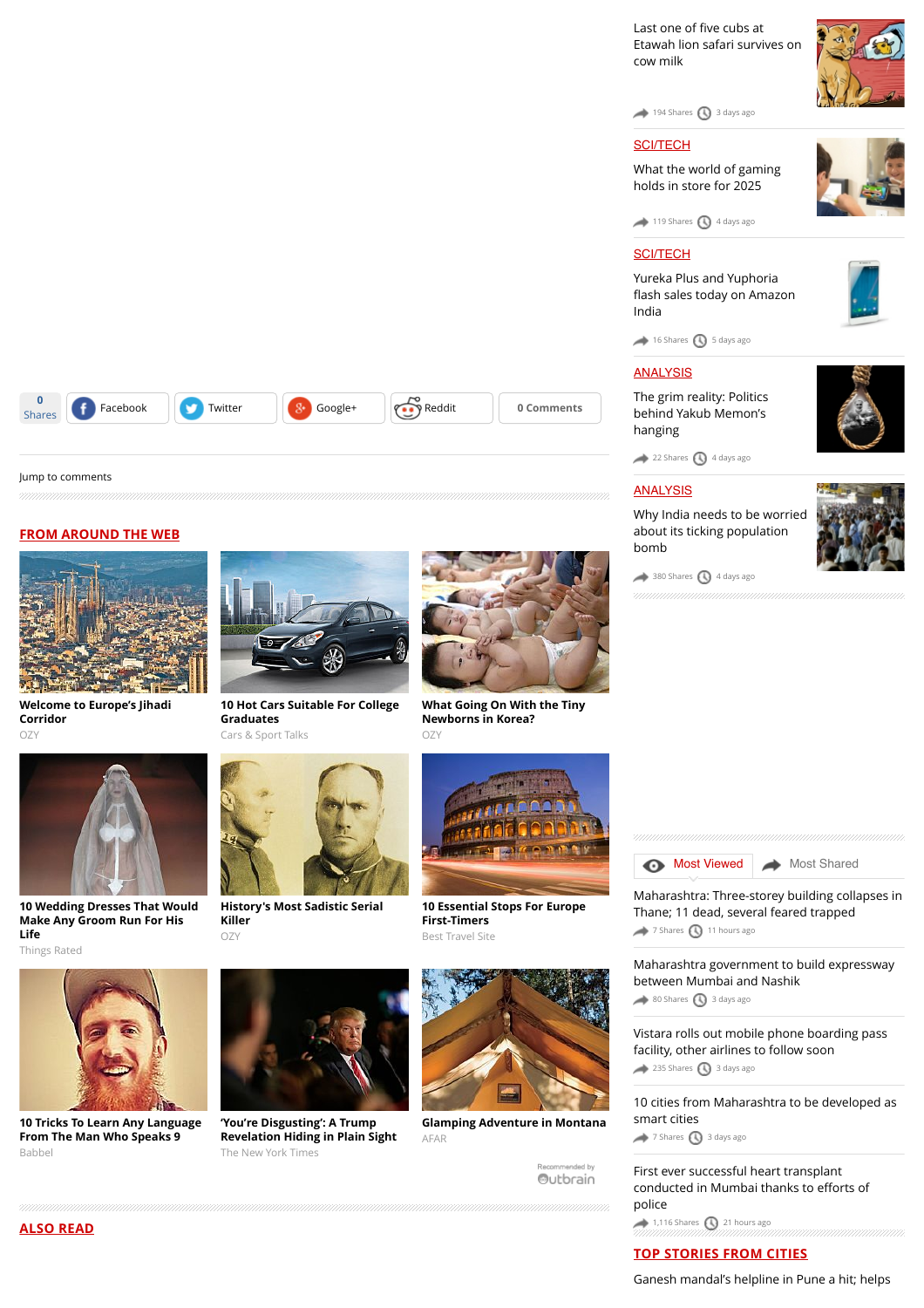

**[Drunken driving: Cops oppose](http://www.dnaindia.com/mumbai/report-drunken-driving-cops-oppose-bail-plea-of-janhavi-gadkar-accused-of-mowing-down-2-2110873) bail plea of Janhavi Gadkar, accused of mowing down 2**



**[Suspend obstructing members](http://www.dnaindia.com/mumbai/report-suspend-obstructing-members-till-end-of-parliament-session-says-ramdas-athawale-2110708) till end of Parliament session, says Ramdas Athawale**



**[Maharashtra requests Sachin](http://www.dnaindia.com/mumbai/report-maharashtra-requests-sachin-tendulkar-and-amitabh-bachchan-to-help-save-tigers-2110838) Tendulkar and Amitabh Bachchan to help save tigers**



**Mumbai University Vice [Chancellor Sanjay Deshmukh](http://www.dnaindia.com/mumbai/report-mumbai-university-vice-chancellor-sanjay-deshmukh-moots-proposal-for-appointment-of-four-pro-vcs-2110578) moots proposal for appointment of four pro-VCs**

**[MORE STORIES](http://www.dnaindia.com/mumbai)**





**[Watch: Orangutan kisses](http://www.dnaindia.com/world/video-watch-orangutan-kisses-pregnant-woman-s-belly-2109068) pregnant woman's belly**





**[Two drown in Thane's Upvan](http://www.dnaindia.com/mumbai/report-two-drown-in-thane-s-upvan-lake-2110740)**

**[Retired woman banker, 66,](http://www.dnaindia.com/mumbai/report-retired-woman-banker-66-wants-to-revive-women-s-hockey-in-mumbai-2110524) wants to revive women's hockey in Mumbai**

**lake**

**[11 lion cubs born in Gir Forest](http://www.dnaindia.com/india/video-11-lion-cubs-born-in-gir-forest-2105493) Canadian groom surprises his [Indian bride by singing 'Tum Hi](http://www.dnaindia.com/world/video-canadian-groom-surprises-his-indian-bride-by-singing-tum-hi-ho-2104831) Ho'**

[residents with everyday services](http://www.dnaindia.com/pune/report-ganesh-mandal-s-helpline-in-pune-a-hit-helps-residents-with-everyday-services-2111012)

[25 lakh children with special needs enrolled in](http://www.dnaindia.com/delhi/report-25-lakh-children-with-special-needs-enrolled-in-schools-govt-2110985) schools: Govt

Khandala ghat section of Mumbai-Pune [Expressway to be closed between 12- 4 pm till](http://www.dnaindia.com/mumbai/report-khandala-ghat-section-of-mumbai-pune-expressway-to-be-closed-from-12-4-pm-till-aug-10-2110914) Aug 10

Mumbai Metro services disrupted during peak [hours; Andheri, Ghatkopar stations packed with](http://www.dnaindia.com/mumbai/report-mumbai-metro-services-disrupted-during-peak-hours-andheri-ghatkopar-stations-packed-with-passengers-2110918) passengers

[Birla college professors restore broken bond](http://www.dnaindia.com/mumbai/report-birla-college-professors-restore-broken-bond-this-friendship-day-2110887) this Friendship Day

# **ACROSS DNA NEWS**

[Gurdaspur attack: India approaches US for help](http://www.dnaindia.com/india/report-gurdaspur-attack-india-approaches-us-for-help-to-identify-seized-night-vision-goggles-2111093) to identify seized night vision goggles

[Yakub Memon hanging: VHP says those who](http://www.dnaindia.com/india/report-yakub-memon-hanging-vhp-says-those-who-attended-funeral-sympathisers-of-terrorist-2111077) attended funeral 'sympathisers' of terrorist

11-year old among 160 Indian fishermen [released by Pakistan reach India](http://www.dnaindia.com/india/report-11-year-old-among-160-indian-fishermen-released-by-pakistan-reach-india-2111069)

[Porn ban: Govt reviews blocking of websites;](http://www.dnaindia.com/india/report-govt-reviews-blocking-of-websites-lifts-ban-on-non-porn-sites-2111065) lifts ban on non-porn sites

[Sonia Gandhi and Rahul Gandhi lead Congress](http://www.dnaindia.com/india/report-sonia-gandhi-and-rahul-gandhi-lead-congress-protest-against-mps-suspension-2111039) protest against MPs' suspension

## **SPORTS NEWS**

[BCCI needs to be accountable and transparent:](http://www.dnaindia.com/sport/report-bcci-needs-to-be-accountable-and-transparent-sports-minister-sarbananda-sonowal-2111038) Sports Minister Sarbananda Sonowal

[Rafael Benitez insists Gareth Bale, Karim](http://www.dnaindia.com/sport/report-rafael-benitez-insists-gareth-bale-karim-benzema-will-stay-at-real-madrid-2110989) Benzema will stay at Real Madrid

[Ashes 2015: Peter Nevill dismisses talk of](http://www.dnaindia.com/sport/report-ashes-2015-peter-nevill-dismisses-talk-of-aussie-dressing-room-disharmony-2110984) Aussie dressing-room disharmony

[Rio Ferdinand advises Everton's John Stones to](http://www.dnaindia.com/sport/report-rio-ferdinand-advises-everton-s-john-stones-to-choose-manchester-united-over-chelsea-2110968) choose Manchester United over Chelsea

## **TRENDING TOPICS**

| Gurdaspur attack                              | Sreesanth       |  |             |
|-----------------------------------------------|-----------------|--|-------------|
| Film and Television Institute of India (FTII) |                 |  |             |
| Salman Khan                                   | one plus 2      |  | Yakub Memon |
| Aam Admi Party                                | APJ Abdul Kalam |  |             |
| Bajrangi Bhaijaan                             | <b>Bahubali</b> |  |             |
| Priyanka Chopra                               | Bank of India   |  | micromax    |
| Masaan                                        |                 |  |             |